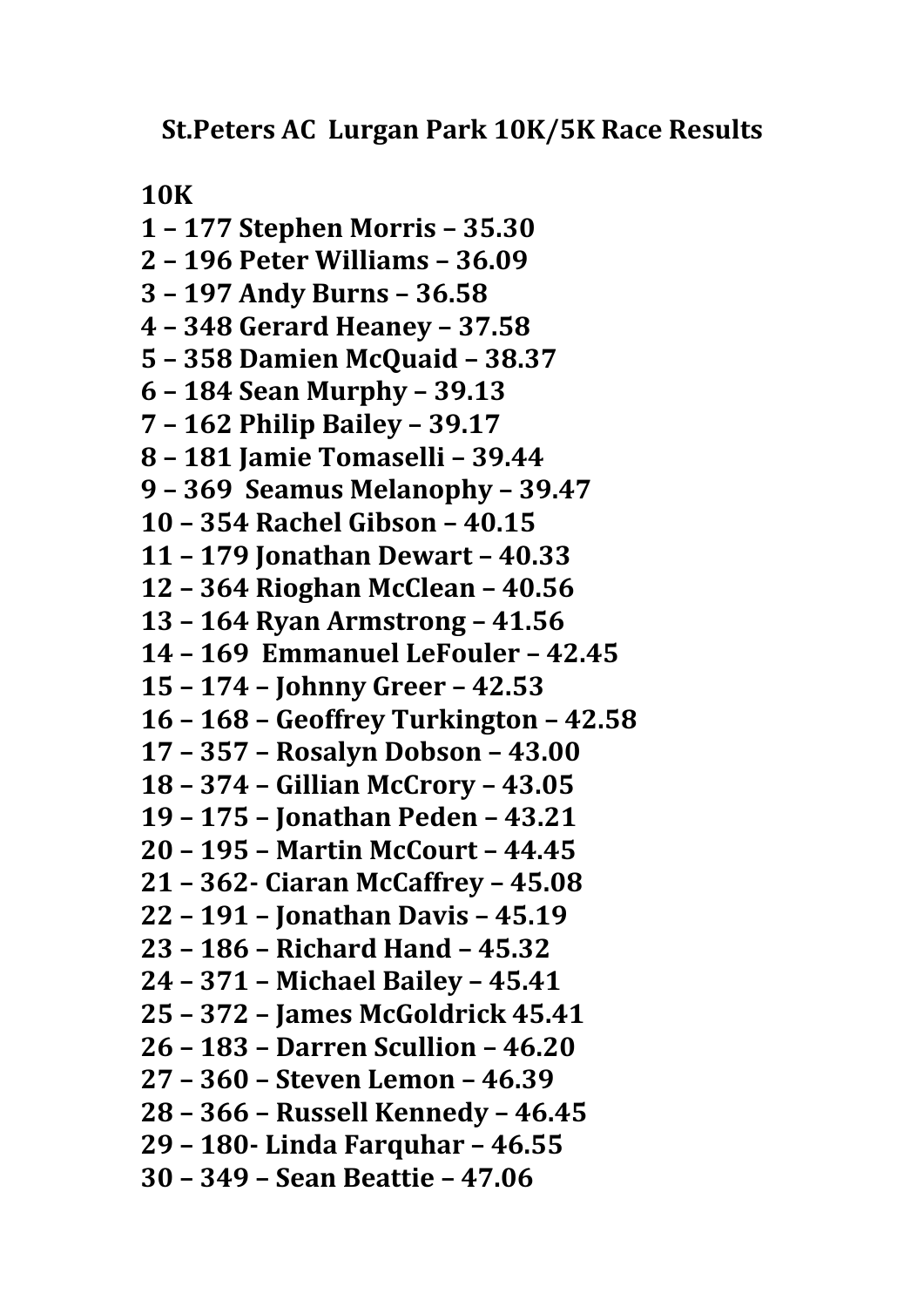**31 – 367 – Ian Bates – 47.16 32 – 185 – Amanda Russell – 47.18 33 – 368 – Harry Mitchell – 47.36 34 – 189 – David Cairns – 47.44 35 – 361 – Marc Lieghio – 47.53 36 – 370 – Joan Melanophy – 49.00 37 – 373 – Jerome Donnelly – 49.55 38 – 350 – Conor Skelton – 49.56 39 – 188 – Terry Grimley – 49.57 40 – 359 – David Morgan – 50.38 41 – 353 – Alison Gibson – 50.44 42 – 190 – Joanne Hughes – 50.48 43 ‐ 163 – Darren Little – 51.10 44 ‐ Wayne Canavan – 51.25 45 – 178 – Stuart Dickinson – 51.54 46 – 363 – Claire Rimmer – 51.54 47 – Brendan McLoughlin 51.57 48 – 356 – Ciara Hoey – 52.54 49 – 216 – Michael O Hare 53.25 50 – 166 – Sandra Kerr – 53.46 51 – 165 – Alister McGregor – 54.39 52 – 375 – David Downey – 55.22 53 – 161 – Sarah Bailey – 56.01 54 – 187 – Tony France – 56.03 55 – 176 – Martin McCauley – 56.09 56 – 365 ‐ Kelly Jones – 57.16 57 – 182 – Anita Scullion – 59.30 58 – Joan Shine – 59.31 59 – 193 – Tom Wilkinson – 1.00:46 60 – 192 – Lee Roper – 1.00:47 61 – 167 – Stephen McWilliams – 1.01:19 62 – 170 – Ron Gemmell – 1.01:49 63 – 351 – Susan Brown – 1.02:57**